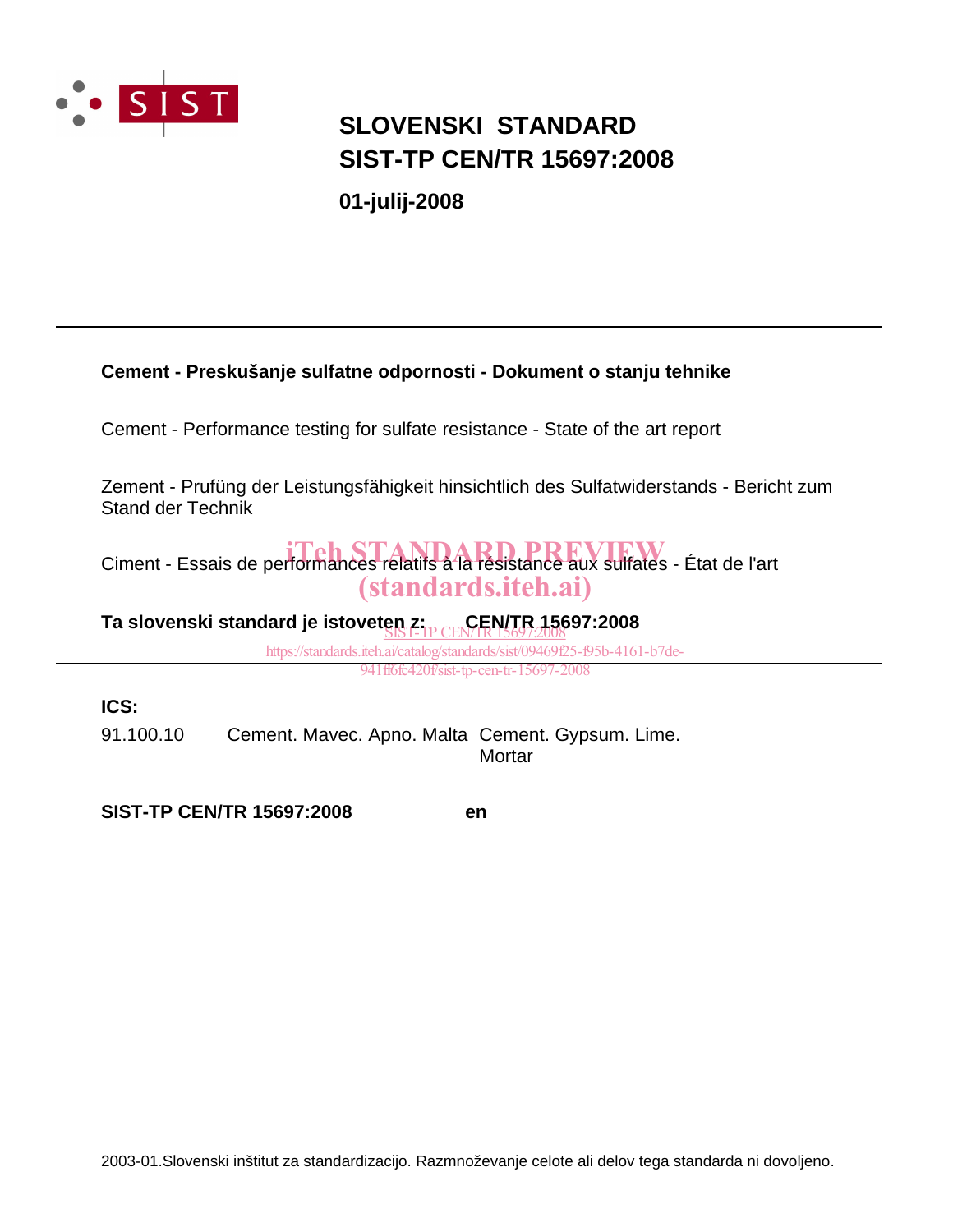# iTeh STANDARD PREVIEW (standards.iteh.ai)

SIST-TP CEN/TR15697:2008 https://standards.iteh.ai/catalog/standards/sist/09469f25-f95b-4161-b7de-941ff6fc420f/sist-tp-cen-tr-15697-2008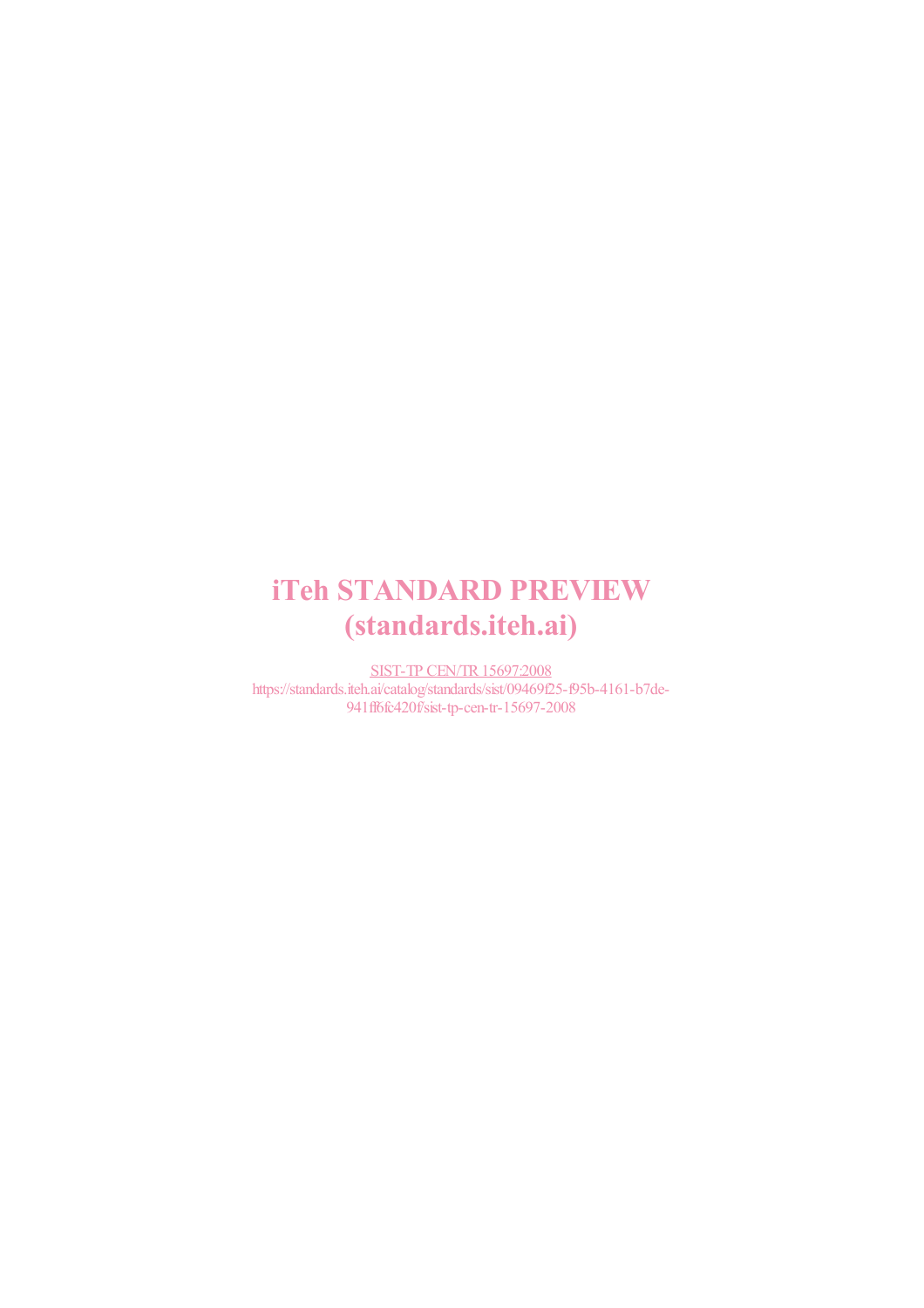# TECHNICAL REPORT RAPPORT TECHNIQUE TECHNISCHER BERICHT

## **CEN/TR 15697**

April 2008

ICS 91.100.10

English Version

## Cement - Performance testing for sulfate resistance - State of the art report

Ciment - Essais de performances relatifs à la résistance aux sulfates - État de l'art

Zement - Prufüng der Leistungsfähigkeit hinsichtlich des Sulfatwiderstands - Bericht zum Stand der Technik

This Technical Report was approved by CEN on 6 November 2007. It has been drawn up by the Technical Committee CEN/TC 51.

CEN members are the national standards bodies of Austria, Belgium, Bulgaria, Cyprus, Czech Republic, Denmark, Estonia, Finland, France, Germany, Greece, Hungary, Iceland, Ireland, Italy, Latvia, Lithuania, Luxembourg, Malta, Netherlands, Norway, Poland, Portugal, Romania, Slovakia, Slovenia, Spain, Sweden, Switzerland and United Kingdom.

## iTeh STANDARD PREVIEW (standards.iteh.ai)

SIST-TP CEN/TR15697:2008 https://standards.iteh.ai/catalog/standards/sist/09469f25-f95b-4161-b7de-941ff6fc420f/sist-tp-cen-tr-15697-2008



EUROPEAN COMMITTEE FOR STANDARDIZATION COMITÉ EUROPÉEN DE NORMALISATION EUROPÄISCHES KOMITEE FÜR NORMUNG

**Management Centre: rue de Stassart, 36 B-1050 Brussels**

© 2008 CEN All rights of exploitation in any form and by any means reserved worldwide for CEN national Members.

Ref. No. CEN/TR 15697:2008: E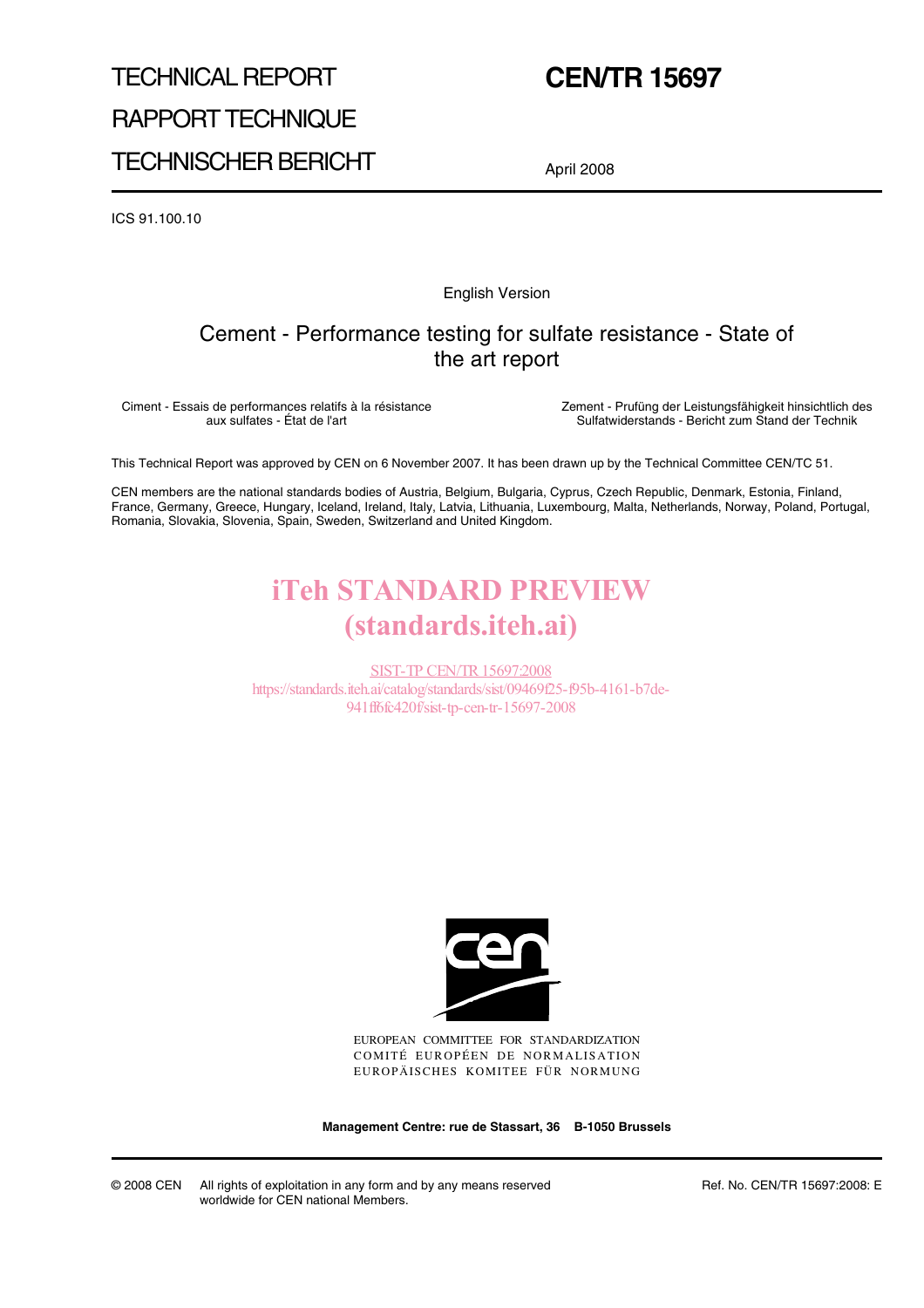## **Contents** Page

| $1 \quad$       |                                                                                           |  |
|-----------------|-------------------------------------------------------------------------------------------|--|
| $2^{\circ}$     |                                                                                           |  |
| $\mathbf{3}$    | Review of most appropriate methods to assess specimen deterioration in laboratory tests16 |  |
| $\overline{4}$  |                                                                                           |  |
| $5\overline{5}$ |                                                                                           |  |
| 6               | Suggested features of a standardised sulfate resistance test method for cements21         |  |
|                 |                                                                                           |  |

# iTeh STANDARD PREVIEW (standards.iteh.ai)

SIST-TP CEN/TR 15697:2008 https://standards.iteh.ai/catalog/standards/sist/09469f25-f95b-4161-b7de-941ff6fc420f/sist-tp-cen-tr-15697-2008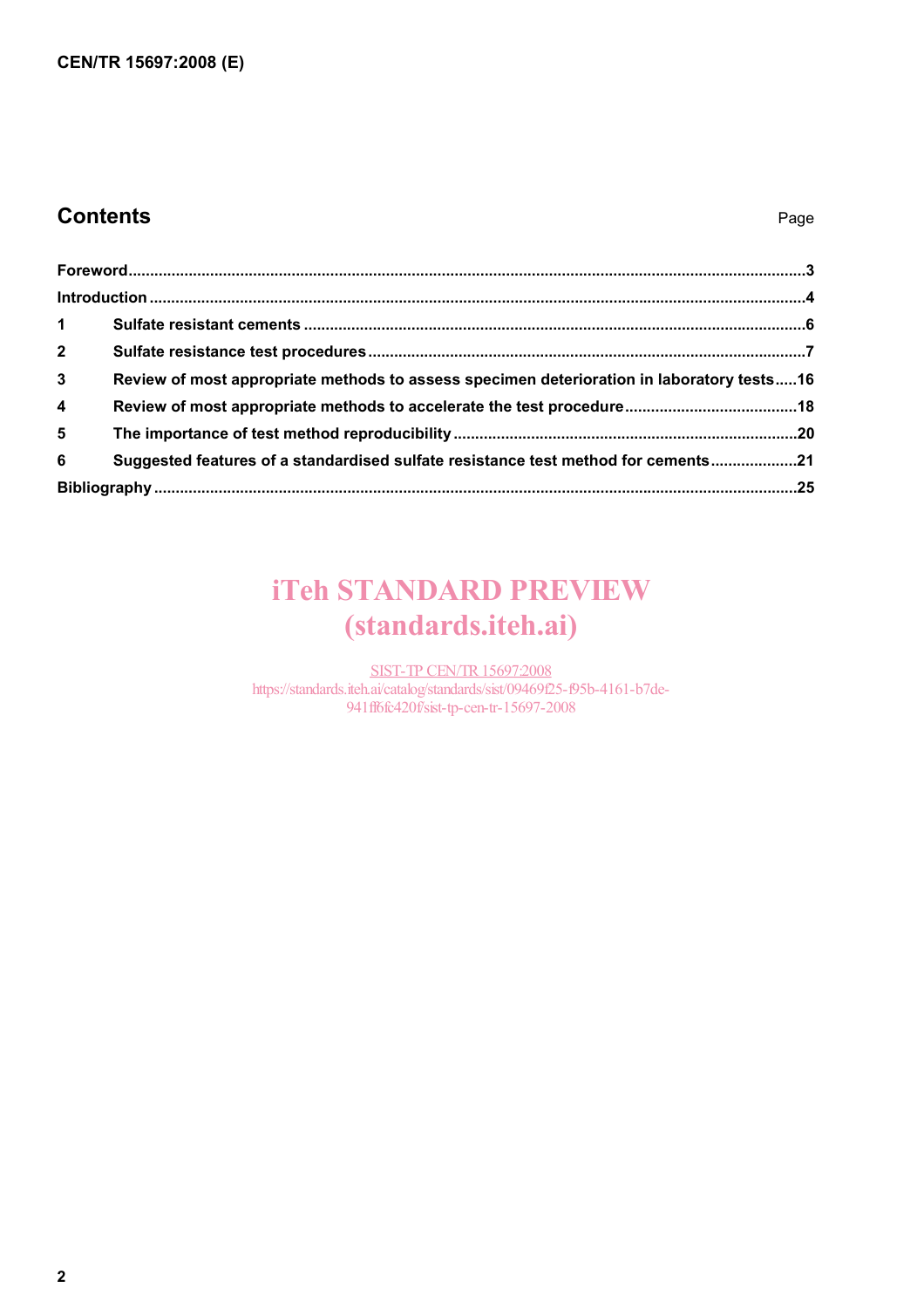## **Foreword**

This document (CEN/TR 15697:2008) has been prepared by Technical Committee CEN/TC 51 "Cement and building limes", the secretariat of which is held by NBN.

This CEN/TR is a state of the art review of the international research literature dealing with testing/assessing the sulfate resistance performance of cements and related binders. It outlines the difficulties faced by CEN/TC 51 in applying a prescriptive approach to the specification of sulfate resistant cements and identifies the different mechanisms and forms of deterioration that occur during sulfate attack. This report compares the advantages and disadvantages of different test specimen types (paste, mortar or concrete), different exposure conditions and different techniques used to assess specimen deterioration. The importance of test method reproducibility is reviewed with reference to the experimental work carried out by CEN/TC 51 during the 1990s. The report lists the key parameters that must be controlled in any robust standardised method and makes suggestions for the main features of a pan-European performance test.

## iTeh STANDARD PREVIEW (standards.iteh.ai)

SIST-TP CEN/TR15697:2008 https://standards.iteh.ai/catalog/standards/sist/09469f25-f95b-4161-b7de-941ff6fc420f/sist-tp-cen-tr-15697-2008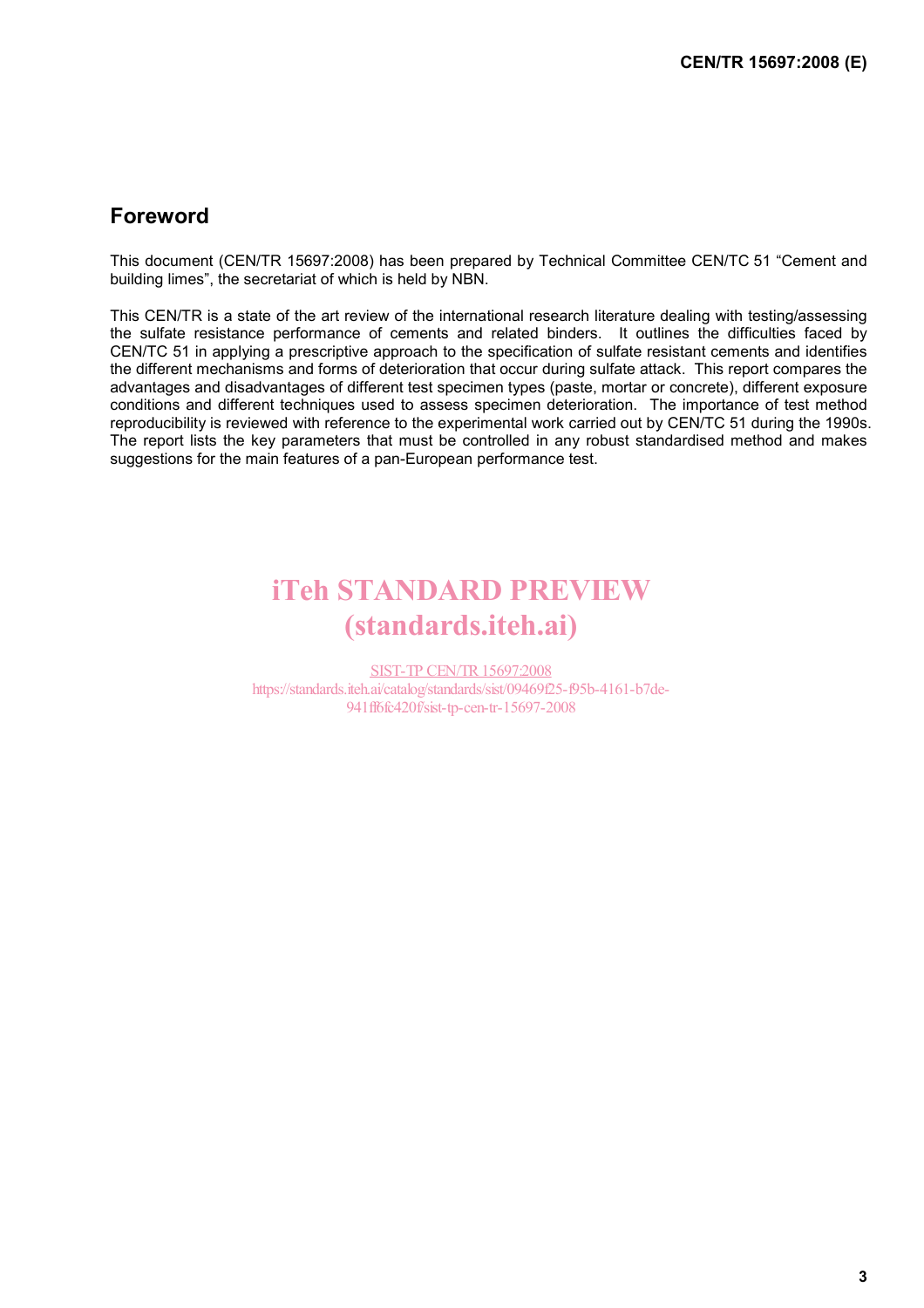### **Introduction**

Under the terms of EU Mandate 114, committee CEN/TC 51, cement, building limes and other hydraulic binders, is required to develop standards for 'common cements' and also for cements with special properties such as low heat cements, calcium aluminate cements and sulfate resisting cements.

EN 197-1: Composition, specifications and conformity criteria for common cements was adopted in 2000 and was the first harmonised European Standard to be adopted for a construction product.

Since 2000, European Standards for masonry, low heat, and low early strength blastfurnace cements, very low heat special cements and calcium aluminate cements have been published. The development of a prescriptive EN for sulfate resisting cements has been complicated by national differences in the types of cement that are recognised to have sulfate resisting properties. Note, however, that all nationally standardised sulfate resisting cements meet the requirements of EN 197-1:2000 and that the absence of a specific standard for sulfate resisting cement has not constituted a barrier to trade.

In order to overcome these national difficulties, and also to permit new types of cement to be recognised in the future, work was directed towards the development of a performance test for sulfate resistance. Work commenced in 1991 and following a preliminary assessment of the French NF-P-18-837 procedure and the German, so called flat prism method, a decision was taken to concentrate on developing the French procedure. The method measures the expansion of 20 mm x 20 mm x 160 mm prisms in a sodium sulfate<br>solution containing 16 g/l SO<sub>4</sub><sup>2</sup>. solution containing 16 g/l SO $_4^{2}$ .

During five co-operative testing exercises involving up to thirteen laboratories, the method was refined with the objective of improving reproducibility and also discrimination between sulfate resisting and non-sulfate resisting cements. In 1998 it was concluded that further development would require a more fundamental approach and efforts were itemected towards obtaining EU funding for  $\frac{p}{p}$  for  $\frac{p}{p}$  research. These applications were not successful. 941ff6fc420f/sist-tp-cen-tr-1569

In early 2004 a meeting was arranged with representatives of the NANOCEM programme to explore a more fundamental approach to the problem of sulfate resistance and sulfate resistance testing. The aspects of particular interest to CEN/TC 51 were:

- a) understanding sulfate attack mechanisms in relation to the type of cement and the concentration/temperature conditions;
- b) establishing a relationship between laboratory tests and field performance;
- c) methods to accelerate the test;
- d) using parameters other than deformation measurement to monitor the progress of the sulfate attack;
- e) understanding the role of thaumasite in sulfate attack.

The NANOCEM group has formulated a research programme that addresses the above aspects and work on this programme commenced in 2006 within the framework of a larger programme funded by the Marie Curie Training Network. In parallel with this programme, CEN/TC 51 asked committee WG 12 (Additional Performance Criteria) to prepare a CEN Technical Report outlining the current state of the art concerning sulfate resistance testing.

A literature search identified over 250 relevant papers and reports published during the period 1970 to 2006. To assess the different sulfate resistance techniques employed and their possible influence on the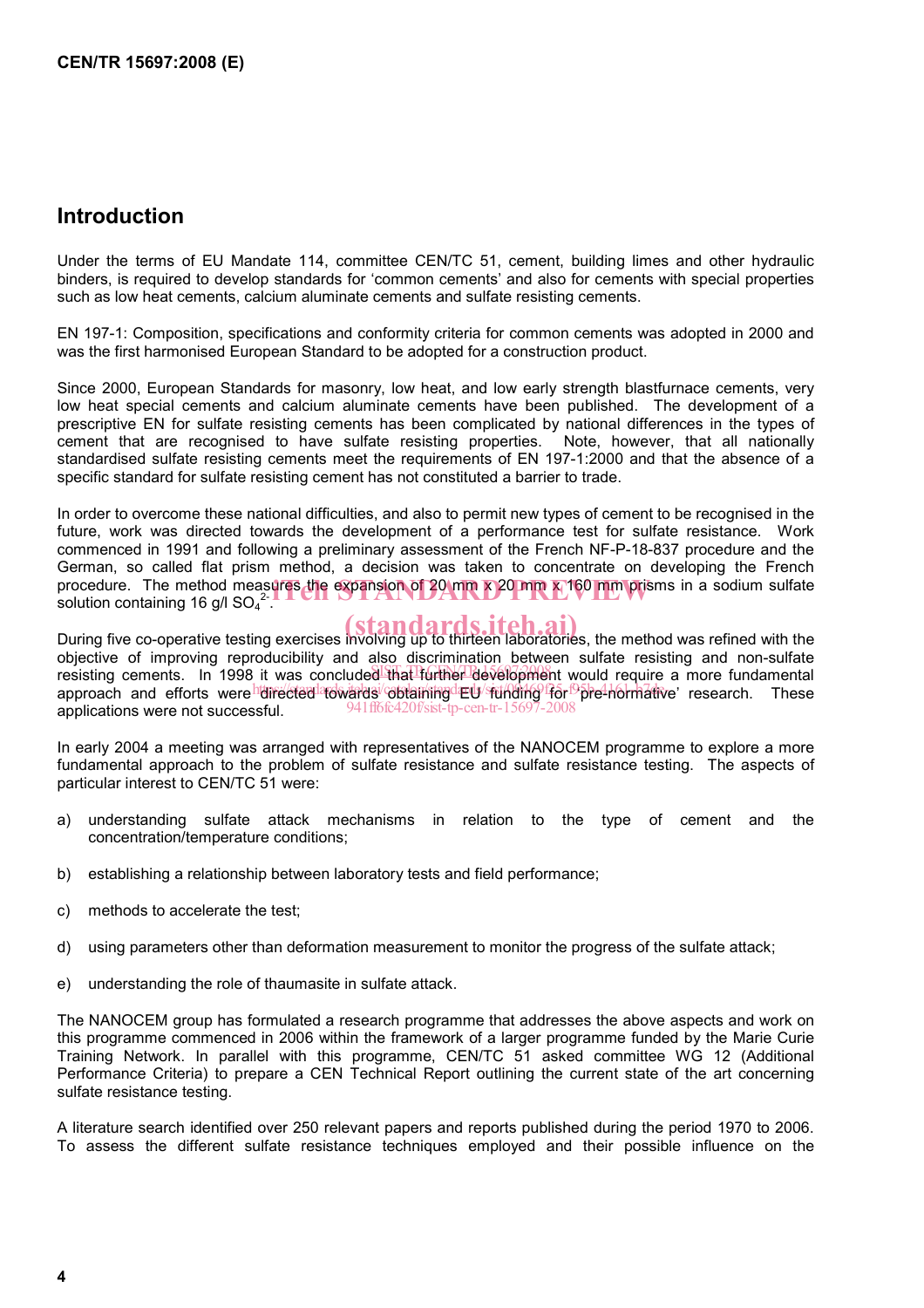performance of different cement/binder types, the testing details from 129 papers were entered into an Access Database. The papers selected for entry into the database were those which contained original research data and detailed information concerning test conditions.

This report draws on the information contained in these 129 papers plus a further 50 papers and reports not selected for entry into the database. In the interests of brevity the current report only includes references to selected references that are either key papers or contain specific information. It is intended that a statistical analysis of the database and a full listing of the papers studied will be made available as a supplementary document of CEN/TC 51 / WG 12.

# iTeh STANDARD PREVIEW (standards.iteh.ai)

SIST-TP CEN/TR15697:2008 https://standards.iteh.ai/catalog/standards/sist/09469f25-f95b-4161-b7de-941ff6fc420f/sist-tp-cen-tr-15697-2008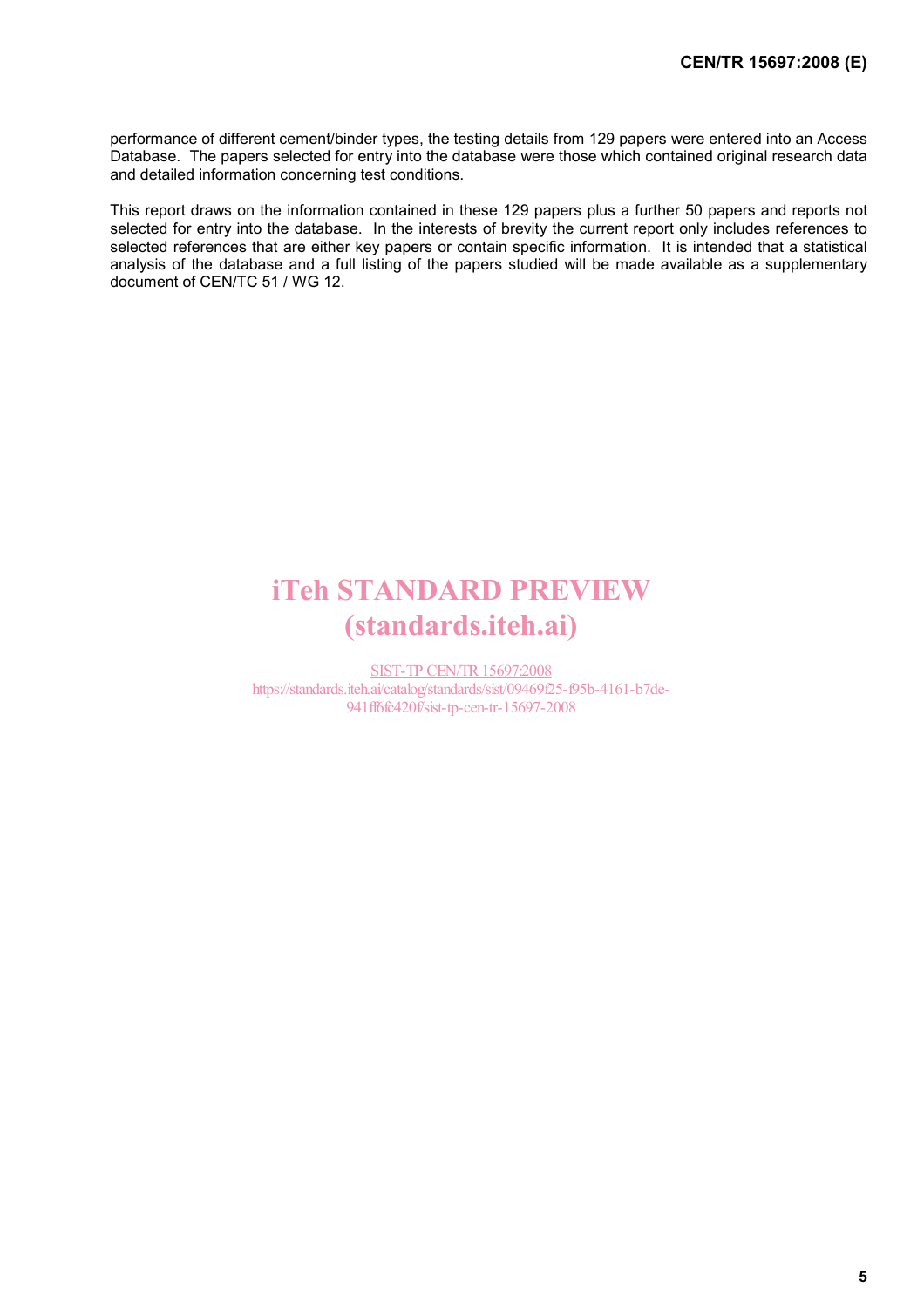#### **1 Sulfate resistant cements**

Portland cement concrete can undergo attack by sulfate bearing solutions such as natural groundwater or those contaminated by industrial activity. Attack can result in expansion, strength loss, surface spalling and ultimately disintegration.

The resistance that a cement matrix provides to sulfate attack depends on a number of factors which include:

- nature of the reaction products formed with the sulfate solution and in particular, whether their formation results in disruptive expansion;
- impermeability of the matrix (including the important paste-aggregate interfacial zone) which provides a barrier against penetration by sulfate ions;
- concentration of sulfate ions (in this report expressed as  $g/|\text{ SO}_4^2\rangle$ ;
- mobility of the sulfate containing groundwater;
- nature of the accompanying cation e.g. Na<sup>+</sup>, Mg<sup>2+</sup>, Ca<sup>2+</sup> etc;
- pH of the sulfate bearing ground water/solution;
- presence of other dissolved salts such as chlorides; 'eh STANDARD PREVIEW
- temperature of the exposure:

## (standards.iteh.ai)

- degree of pre-curing before exposure, although in the field this is only likely to affect the performance of the concrete surface; SIST-TP CEN/TR 15697:2008
- presence of finely divided limestone (calcium catalog/standards/sist/09469f25-f95b-4161-b7de-<br>• presence of finely divided limestone (calcium carbonate) in the aggregate, or carbonate ions dissolved in the groundwater, which may promote the formation of thaumasite under low temperature conditions. 941ff6fc420f/sist-tp-cen-tr-15697-2008

Almost all developed countries have product specification standards for sulfate resisting cement(s). With a few exceptions these are prescriptive standards that specify cement composition. The permitted compositions are based upon long-standing laboratory test results and also satisfactory performance in the field. National differences reflect different exposure conditions and also differences in the nature of the available cement constituents.

Poor performance under sulfate exposure conditions is normally associated either directly or indirectly, with the formation of ettringite. In the hydrated matrix of a CEM I cement, the source of reactive alumina is normally the monosulfate phase according to the reaction:

 $C_4Al_2(OH)_{12}.SO_4.6H_2O + 2Ca^{2+} + 2SO_4^{2-} + 20H_2O = > C_6Al_2(OH)_{12}(SO_4)_3.26H_2O$ (monosulfate) (ettringite)

Any unreacted  $C_3A$  is also a potential source of ettringite.

Monosulfate will normally also be present in composite cements containing blastfurnace slag, fly ash or natural pozzolana but in the hydrated matrix of these cements, alumina is also present in phases such as hydrotalcite or hydrogarnet or substituted in C-S-H in which latter forms. It does not appear to be available to form an expansive reaction product [1].

Strength loss and disintegration are also associated with decalcification of C-S-H, which is an important mechanism during attack by MgSO<sub>4</sub> solutions but which also occurs to a lesser extent in Na<sub>2</sub>SO<sub>4</sub> solutions [2].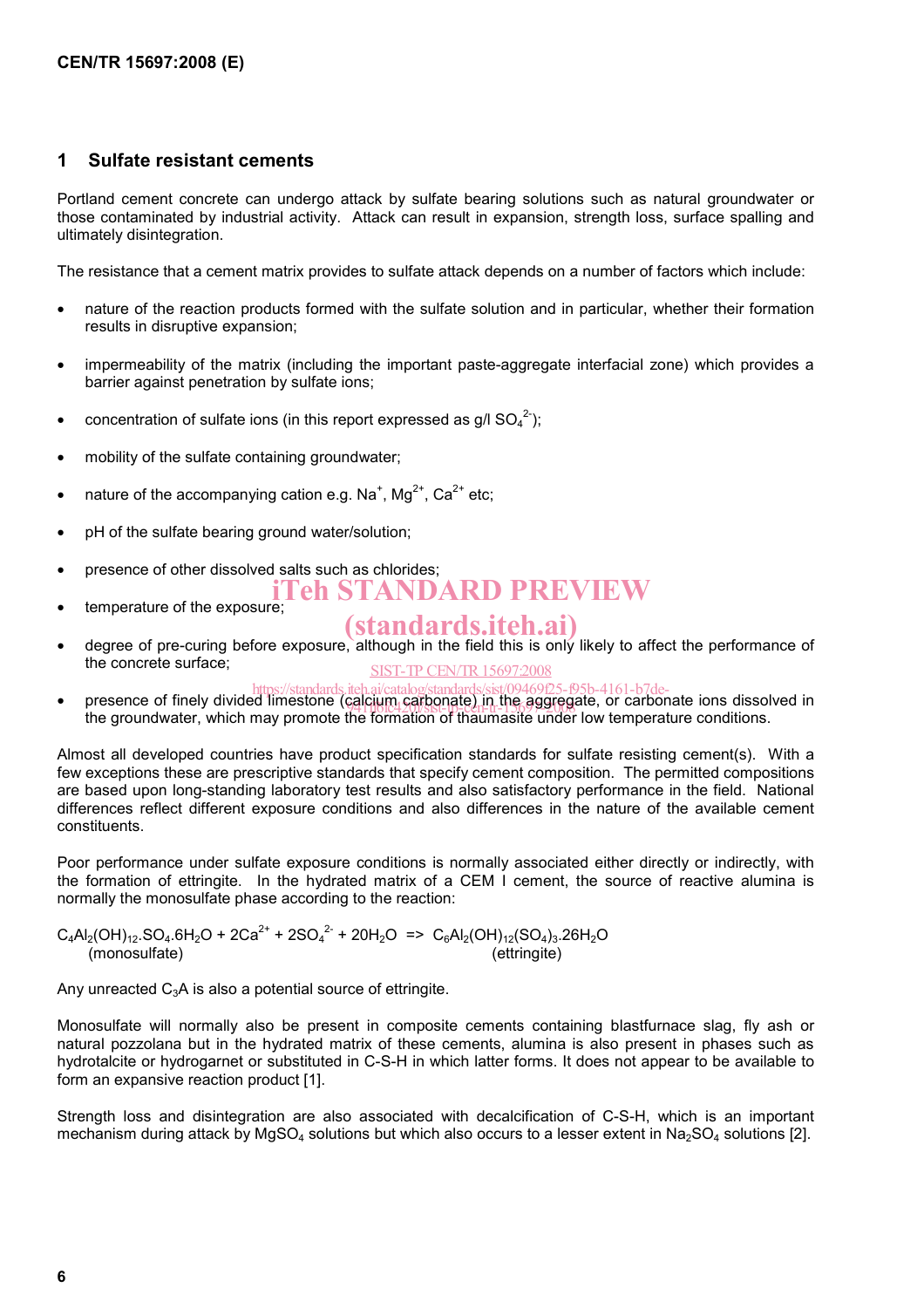Current sulfate resisting cements standardised in CEN member countries can be divided into two categories:

- 1) Portland (CEM I) cements with a maximum permitted  $C_3A$  content.
- 2) Portland composite cements containing appropriate levels of glassy blastfurnace slag, fly ash or natural pozzolana.

Low C3A sulfate resistant cements provide a chemical resistance to sulfate attack. The products that reaction with sulfates is not expansive and consequently the matrix is not disrupted facilitating further attack. The unreactive nature of the hydration products of low  $C_3A$  cements is attributed to a low level of monosulfate and/or the formation of an iron-rich form which is slow reacting and produces a 'non-expansive' form of ettringite [3].

Portland composite cements (i.e. CEM II, III, IV and V types) provide resistance to sulfate attack which is predominantly micro-structural in nature [4 to 8]. This is derived from the significantly lower permeability of the hydrated matrix. Additional positive factors are:

- reduced level of free calcium hydroxide in the matrix which reduces calcium availability for ettringite formation and also the formation of gypsum when the matrix is exposed to concentrated sulfate solutions;
- formation of hydrates containing alumina which are non-reactive to sulfate solutions.

The reduced availability of calcium may also result in the formation of ettringite with a morphology and distribution throughout the hydrated matrix which is not expansive [9].

One factor that is often overlooked is that resistance to external sulfates is hormally positively influenced by the level of SO<sub>3</sub> in the binder; the higher the level in a range between  $\sim$  1 % to  $\sim$  4 %, the greater the the level of  $SO_3$  in the binder; the nigher the level in a range between  $\sim$  1 % to  $\sim$  4 %, the greater the resistance. This applies to concrete produced from CEM I cements [10] and also particularly to slag and fly ash containing concretes. Where the ash or slag is added to the mixer [2], [11, 12] the  $SO<sub>3</sub>$  level is lowered by dilution and the hydrated matrix is more vulnerable to attack by penetrating sulfates in comparison with a binder with an optimised SO<sub>3</sub> level. The improved resistance can be attributed to the increased level of sulfated phases, such as ettringite<sub>4</sub> formed during initial hydration, which are stable in the presence of an elevated sulfate level.

#### **2 Sulfate resistance test procedures**

#### **2.1 General review**

The sulfate resistance properties of cement can be assessed by preparing realistic concretes specimens and placing them in conditions which are representative of field conditions. Unfortunately, unless the concretes are of low quality (high w/c, poorly compacted) several years exposure will be required to provide any meaningful discrimination between sulfate resistant and non-sulfate resistant cements [13, 14]. Consequently, there is a need for accelerated test procedures that provide discrimination within a timescale of weeks or months.

The first laboratory test procedure to determine the sulfate resistance properties of a cement was the Le Chatelier - Anstett procedure, [15] in which cement paste is hydrated, crushed and dried and then interground with 50 % (by mass) of gypsum. The expansion of a moist cylinder, formed from the interground mixture is determined at 1 day, 28 days and 90 days. The method is severe and cements with a low potential to form expansive products such as calcium aluminate cement and supersulfated cement perform well, while low C<sub>3</sub>A sulfate resisting Portland cements perform poorly.

The first test procedure to attain the status of a national standard was the ASTM C 452 procedure, which was adopted in 1964. In this test, cement is blended with finely divided gypsum to bring the  $SO<sub>3</sub>$  level to 7,0 % and the expansion of 25 mm x 25 mm x 285 mm mortar bars (1:2,75, w/c 0,485) placed in water at 23 <sup>o</sup>C is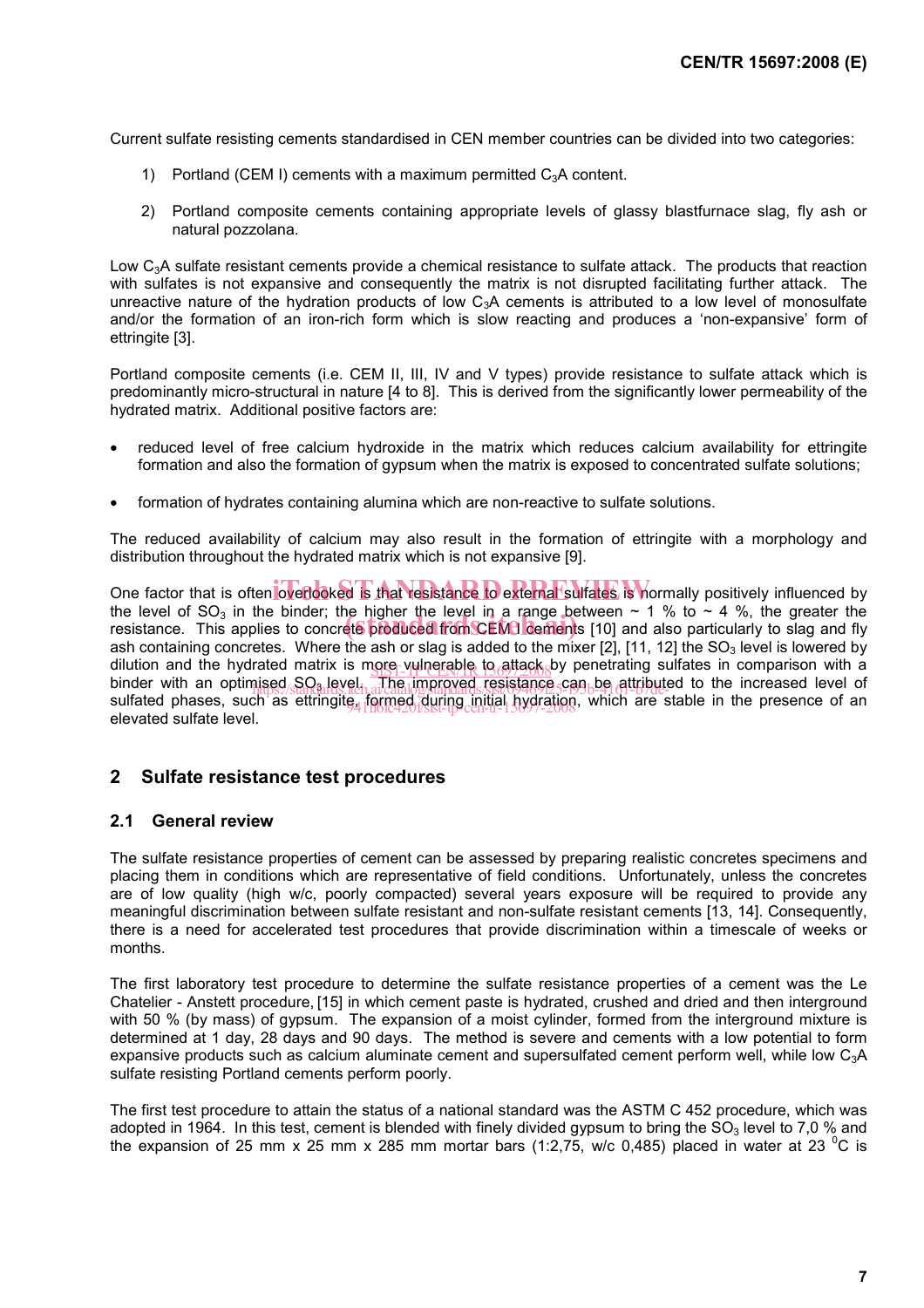determined at 14 days. ASTM C150, Specification for Portland cement, permits a cement to be classed as a Type V sulfate resistant cement if expansion at 14 days is less than 0,040 %. This is an optional requirement and cement can be classified as Type V if the C<sub>3</sub>A content is less than 5 % (and the sum of C<sub>4</sub>AF + 2C<sub>3</sub>A is less than 25 %). The method is not suitable for cements containing constituents such as blastfurnace slag and pozzolanas as firstly, the short timescale of test does not permit adequate hydration of the secondary constituent and secondly the sulfate attack is 'internal' and does not take into account the reduced permeability associated with constituents such as slag and pozzolanas.

Current thinking regarding accelerated test procedures [16, 17] is that the mechanism of deterioration in the accelerated test should be representative of those observed in service. Neither the Le Chatelier- Anstett nor the ASTM C 452 test procedures meet these criteria and they are not suitable for the assessment of cement with secondary constituents.

Accelerated tests that provide a realistic mechanism of deterioration should take into account:

- resistance to penetration by sulfate solutions (impermeabilty) provided by the cementitious matrix;
- degree of curing that can be expected before the matrix is subjected to a critical level of attack, as opposed to superficial surface damage; and
- sulfate environment, in terms of sulfate ion concentration, pH and temperature, which should not be too far removed from conditions likely to be encountered in the field.

Accelerated sulfate resistance tests may be carried out using the following types of cementitious matrix:

- paste;
- mortar:
- concrete.

iTeh STANDARD PREVIEW (standards.iteh.ai)

SIST-TP CEN/TR15697:2008

https://standards.iteh.ai/catalog/standards/sist/09469f25-f95b-4161-b7de-

The advantages and disadvantages of these<u>⊺three test matrices are summa</u>rised in Table 1.